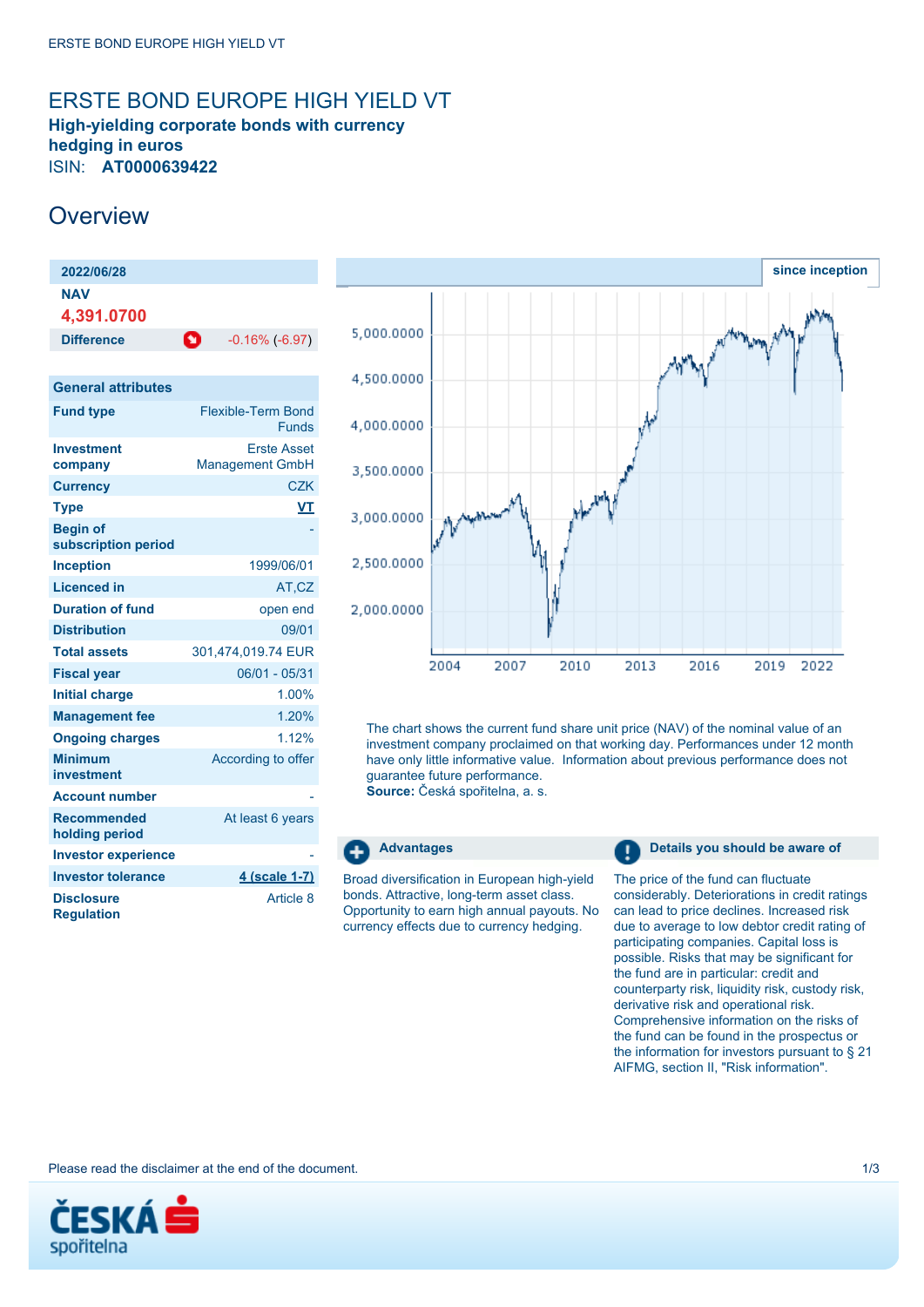## **Performance goal and investment strategy**

ERSTE BOND EUROPE HIGH YIELD mainly invests in corporate bonds denominated in euros. Foreign currency risks are mostly hedged. The rating is primarily high-yield (BB and lower). Ecological and social factors as well as corporate management factors are integrated into the investment process.

The fund employs an active investment policy and is not oriented towards a benchmark. The assets are selected on a discretionary basis and the scope of discretion of the management company is not limited.

For further information on the sustainable focus of ERSTE BOND EUROPE HIGH YIELD as well as on the disclosures in accordance with the Disclosure Regulation (Regulation (EU) 2019/2088) and the Taxonomy Regulation (Regulation (EU) 2020/852), please refer to the current [Prospectus](https://data.erste-am.com/gem/erste-am/getDocumentContentByIsin/P/CZ/EN/AT0000639422), section 12 and the Annex "Sustainability Principles". In deciding to invest in ERSTE BOND EUROPE HIGH YIELD, consideration should be given to any characteristics or objectives of the ERSTE BOND EUROPE HIGH YIELD as described in the Fund Documents.

| <b>Performance (2022/05/31)</b> |           |                 |                                      |         |           | Minimum & maximum performance in % p.a. (2022/05/31) |            |     |          |
|---------------------------------|-----------|-----------------|--------------------------------------|---------|-----------|------------------------------------------------------|------------|-----|----------|
| <b>Period YTD</b>               |           | 6m <sub>1</sub> |                                      | 3Y      | <b>5Y</b> | <b>10Y</b>                                           | since inc. | 1Y  | 62.33    |
|                                 |           |                 |                                      |         |           | (% p a) (% p a) (% p a) (% p a) (% p a)              |            |     | $-35.83$ |
| <b>Perf</b>                     | $-9.13 -$ |                 | $-10.49$                             | $-2.28$ | $-1.60$   | 2.85                                                 | 2.73       | 3Y  | 23.26    |
|                                 |           |                 |                                      |         |           |                                                      |            |     | $-11.87$ |
|                                 |           |                 | Annual performance in % (2022/05/31) |         |           |                                                      |            | 5Y  | 18.04    |
| <b>Period</b>                   |           | 2017            | 2018                                 |         | 2019      | 2020                                                 | 2021       |     | $-4.32$  |
| <b>Perf</b>                     |           | $-0.47$         | $-4.17$                              |         | 7.27      | 2.51                                                 | $-2.45$    | 10Y | 10.07    |
|                                 |           |                 |                                      |         |           |                                                      |            |     | 0.05     |

#### **Upozornění na riziko podle rakouského zákona o investičních fondech 2011**

Unless explicitly noted otherwise, performance figures for periods of less than five years always start from the launch of the fund. Performance figures for periods of less than 12 months in particular are not indicative of a fund's development due to their short-term nature.

| Top holdings (2022/05/31) |                             |                 |      |
|---------------------------|-----------------------------|-----------------|------|
| <b>ISIN</b>               | <b>Name</b>                 | <b>Currency</b> | %FA  |
| XS1439749281              | TEVA PH.F.NL.II 16/24       | <b>EUR</b>      | 2.22 |
| XS2405483301              | <b>FAURECIA 21/27</b>       | <b>EUR</b>      | 1.80 |
| XS1881005976              | JAGUAR LAND R.A.18/26REGS   | <b>EUR</b>      | 1.26 |
| XS1784311703              | UNIPOLSAI AS, 18/28         | <b>EUR</b>      | 1.19 |
| AT0000A05F50              | <b>ERSTE ALPHA 2 T</b>      | <b>EUR</b>      | 1.12 |
| XS1793255941              | <b>SOFTBANK GROUP 18/28</b> | <b>EUR</b>      | 1.10 |
| XS2138128314              | ALTICE FR.H. 20/27 REGS     | <b>EUR</b>      | 1.08 |
| XS2278566299              | AUTOPER L IT 21/30 NOTES    | <b>EUR</b>      | 1.06 |
| XS1991034825              | EIRCOM FIN. 19/26 REG.S.    | <b>EUR</b>      | 1.04 |
| XS2300293003              | CELLNEX FIN. 21/33 MTN      | <b>EUR</b>      | 0.99 |

| Holdings by country (2022/05/31) |                                 | Percentage securities type (2022/05/31) |  |                                                    |  |
|----------------------------------|---------------------------------|-----------------------------------------|--|----------------------------------------------------|--|
| 18.22 % France                   |                                 |                                         |  | 87.89 % Corporate non-investment<br>grade          |  |
| 14.66 % Italy                    |                                 |                                         |  |                                                    |  |
|                                  | 10.15 % Germany                 |                                         |  | 8.13 % Non-investment grade credit<br>institutions |  |
| 8.96 % Spain                     |                                 |                                         |  |                                                    |  |
|                                  | 8.74 % United States of America |                                         |  | 1.46 % Corporate investment grade                  |  |
|                                  |                                 |                                         |  | 1.33 % Government/Government                       |  |
|                                  | 7.50 % United Kingdom           |                                         |  | guaranteed                                         |  |
|                                  | 5.40 % Netherlands              |                                         |  | 1.19 % Investment grade credit                     |  |

Please read the disclaimer at the end of the document. 2/3